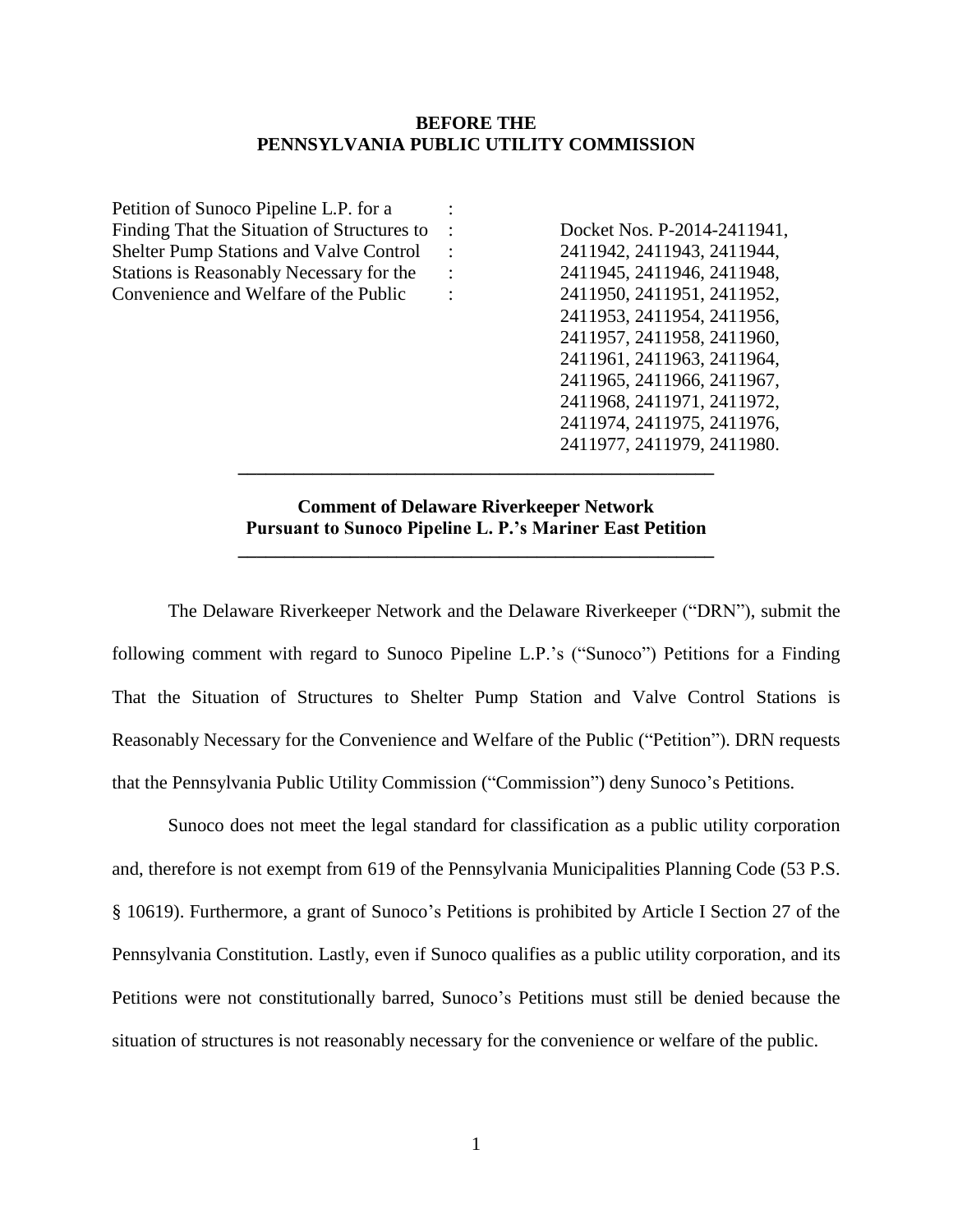Sunoco has proposed developing a pipeline project called Mariner East ("Project"), which involves a combination of the construction of new pipeline facilities and the use of existing pipeline facilities that will transport ethane, propane, liquid petroleum gas, and other petroleum products. The origination point of the Project will be in Houston, Pennsylvania and the delivery point will be located in Claymont, Delaware, within the Marcus Hook Refinery Complex. The purpose of the Project is to increase transportation infrastructure for the movement of Marcellus Shale resources, specifically natural gas liquids ("NGLs"). Sunoco has stated that the pipeline that "will transport the NGLs to a Sunoco, Inc. terminal in eastern Pennsylvania and Delaware for storage, processing, and subsequent transportation to alternative markets by water or truck." *See* Order Granting Petition for Declaratory Relief, 142 FERC ¶ 61,115 (Feb. 15, 2013) (Docket No. OR13-9-000). Sunoco has stated that there are "no major markets in the Northeast United States." *Id*. The project is anticipated to have an initial capacity to transport approximately 72,250 barrels per day of [NGLs] and can be "scaled to support higher volumes as needed."

Sunoco's Petitions describe that the Mariner East Project will require the construction of 17 valve stations in 15 different municipalities, and the construction of 18 pumping stations in 18 different municipalities. The purpose of Sunoco's Petitions is to request an exemption from section 619 of the Pennsylvania Municipalities Planning Code (53 P.S. § 10619) for the construction of these facilities, and therefore prevent local municipalities from applying their zoning ordinances to the proposed construction activities.

# **I. Sunoco Is Not A "Public Utility Corporation" Under The Business Corporation Law**

 $\overline{\phantom{a}}$ 

<sup>1</sup> *See* http://www.sunocologistics.com/Customers/Business-Lines/Natural-Gas-Liquids-NGLs/NGL-Projects/208/.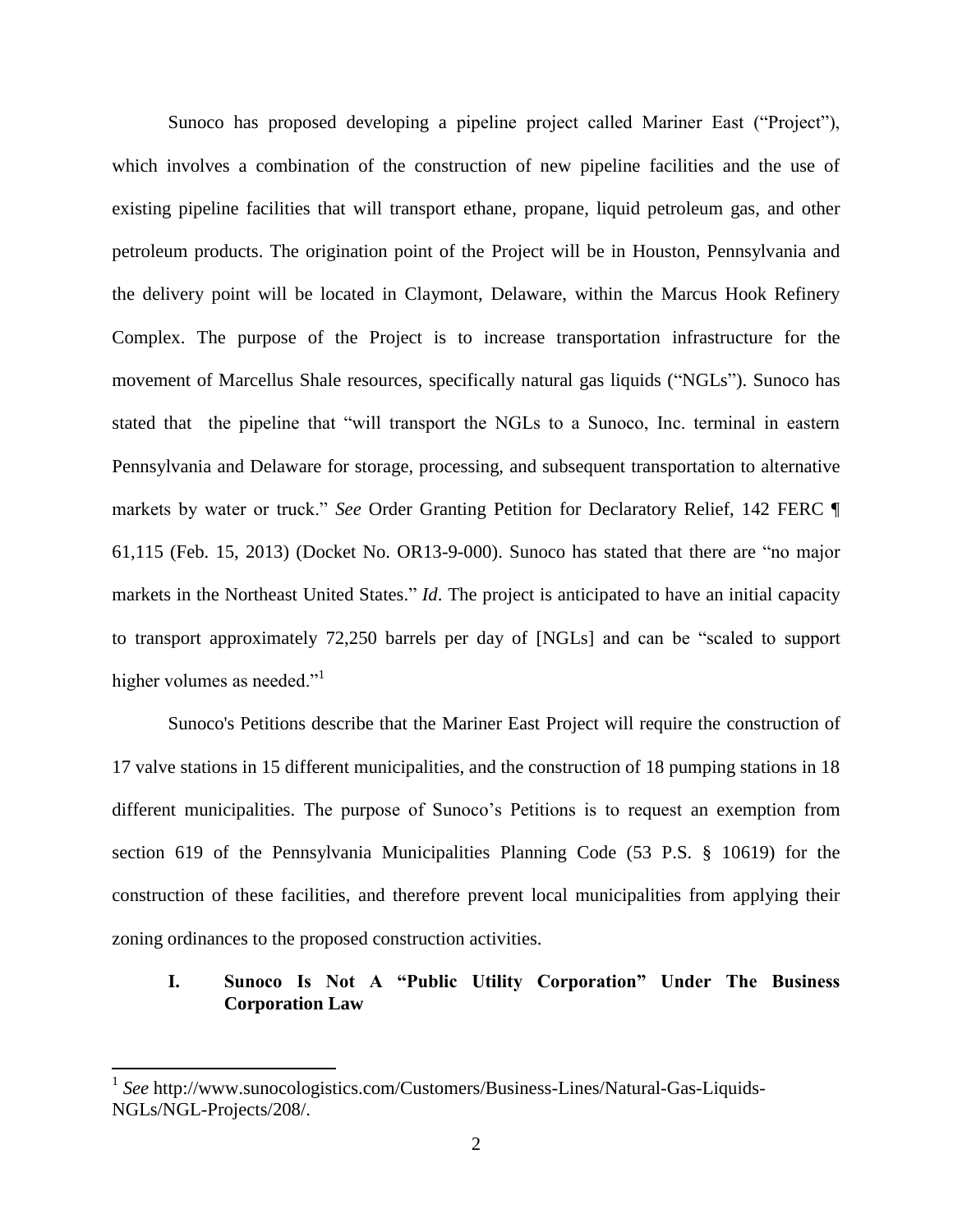The Commission's jurisdiction to review Sunoco's Petition arises out of the Municipal Planning Code ("MPC"), where the Commission may consider whether an exemption from zoning, subdivision, and land development ordinances is appropriate for any "public utility corporation." 53 P.S. § 10619. The term "public utility corporation" is not defined pursuant to the MPC; however, it is defined in Section 1103 of the Business Corporation Law ("BCL"), which states:

Any domestic or foreign corporation for profit that (1) is subject to regulation as a public utility by the Pennsylvania Public Utility Commission or an officer or agency of the United States; or (2) was subject to such regulation on December 31, 1980, or would have been so subject if it had been then existing.

15 Pa. C.S. § 1103. General rules of statutory construction require that the Commission interpret the term "public utility corporation" in the MPC consistently with the way in which it the term is defined in the BCL. 1 Pa. C.S. § 1932.

Sunoco contends that it is a public utility because it is regulated by a federal agency, the Federal Energy Regulatory Commission ("FERC"), as a public utility. Sunoco Petition, at 5-8. DRN agrees that Sunoco is regulated by the FERC; however, it is admitted by Sunoco that it is regulated by FERC as a *common carrier*, pursuant to the Interstate Commerce Act ("ICA"). *Id*. This is a critical distinction that proves to be a dispositive factor in consideration of Sunoco's Petitions. The ICA regulates common carriers, not public utilities. 49 U.S.C. § 1(b). Indeed, the ICA explicitly and irrefutably articulates that liquids pipeline companies, such as Sunoco, are regulated as common carriers. For example, the ICA states that it applies to "common carriers engaged in . . . [t]he transportation of oil . . . by pipeline." 49 USC  $\S$  1 (1988); 15 USC  $\S$  717. As a result of FERC's regulation of Sunoco as a common carrier, Sunoco cannot meet the standard articulated in 15 Pa. C.S. § 1103. When the law is clear and explicit, the legislative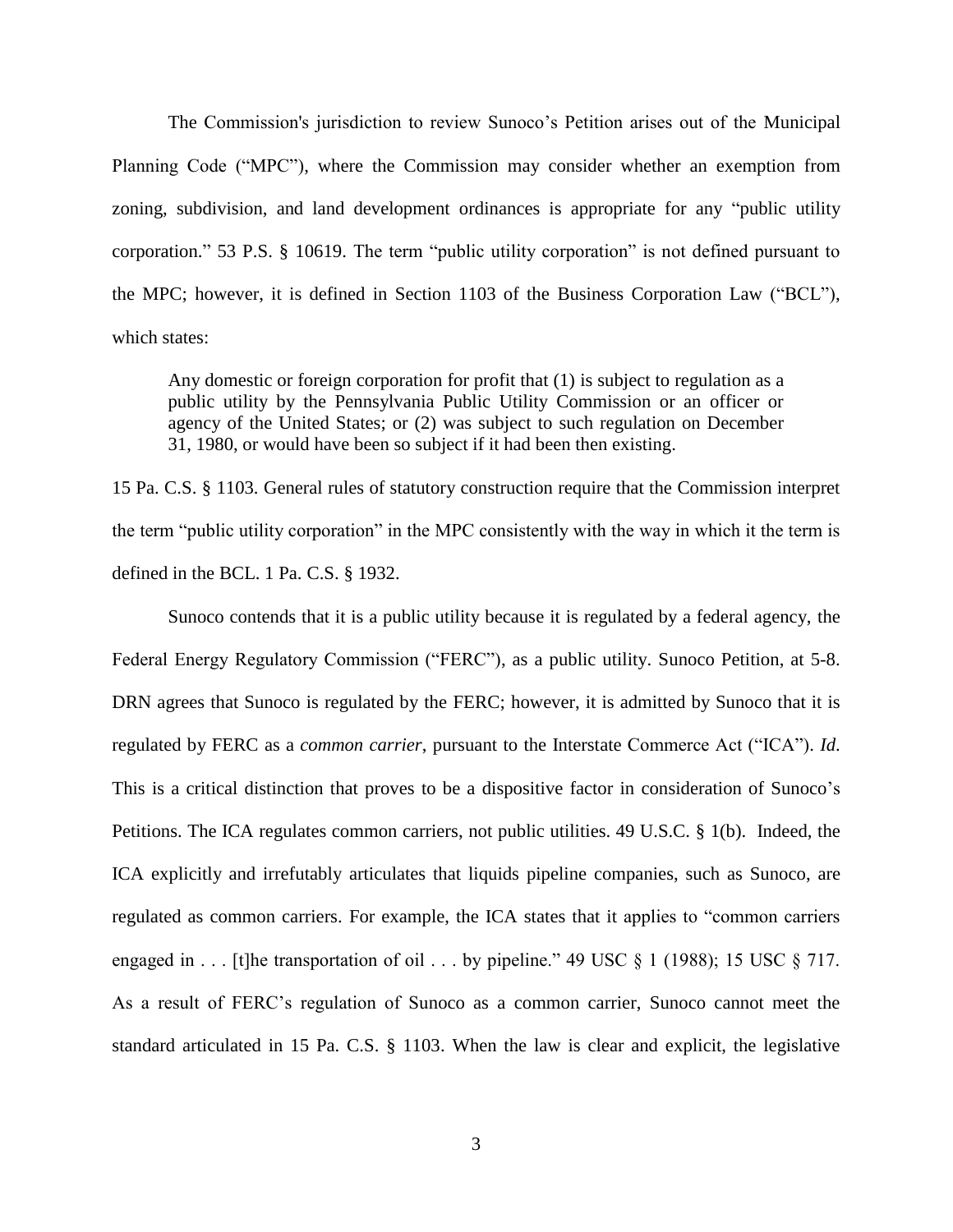language controls and the matter does not progress to the subjective consideration of legislative

intent. 1 Pa. C.S.A. § 1921.

Sunoco itself has recognized and admitted this reality. On December 7, 2012 Sunoco submitted a Petition for Declaratory Order to FERC pursuant to the ICA where it specifically characterized itself as a common carrier. *See* Petition for Declaratory Order of Sunoco Pipeline L.P., Accession No. 20121207-5161 (Dec. 7, 2012) (Docket No. OR13-9-000). In support of its December 7, 2012 FERC Petition, Sunoco cited three specific provisions of the ICA that identify Sunoco as being regulated as a common carrier:

ICA Section 1(1) states that the Act applies "to common carriers engaged in …[t]he transportation of oil…by pipe line…from one State…to any other State." 49 U.S.C. app. § 1(1)(b) (1988). Section 1(3) of the Act defines the term "common carrier" to include "all pipeline companies…and all persons, natural or artificial, engaged in such transportation as aforesaid as common carriers for hire."

ICA Section 1(4), which embodies the common carrier obligation of the Act, provides that: "It shall be the duty of every common carrier subject to this chapter to provide and furnish transportation upon reasonable requests thereof…"

ICA Section 3(1) prohibits undue preference for or prejudice against particular shippers or classes of shippers. It provides: "It shall be unlawful for any common carrier…to make, give, or cause any undue or unreasonable preference or advantage to any particular person…or any particular description of traffic, in any respect whatsoever; or to subject any particular person…or any particular description of traffic to any undue burden or unreasonable prejudice or disadvantage in any respect whatsoever…."

*Id.* at 8-9. Moreover, in the instant matter, Sunoco directly admits in its Petitions that it "is a federally regulated *common carrier* under the ICA." Sunoco Petition, at 6 (emphasis added). The law provides that only those entities subject to regulation specifically as a public utility can seek exemption from 616 of the MPC; here, FERC has clearly chosen to regulate Sunoco as a common carrier. As a result, Sunoco simply does not meet the express definition of a public utility pursuant to the BCL and MPC.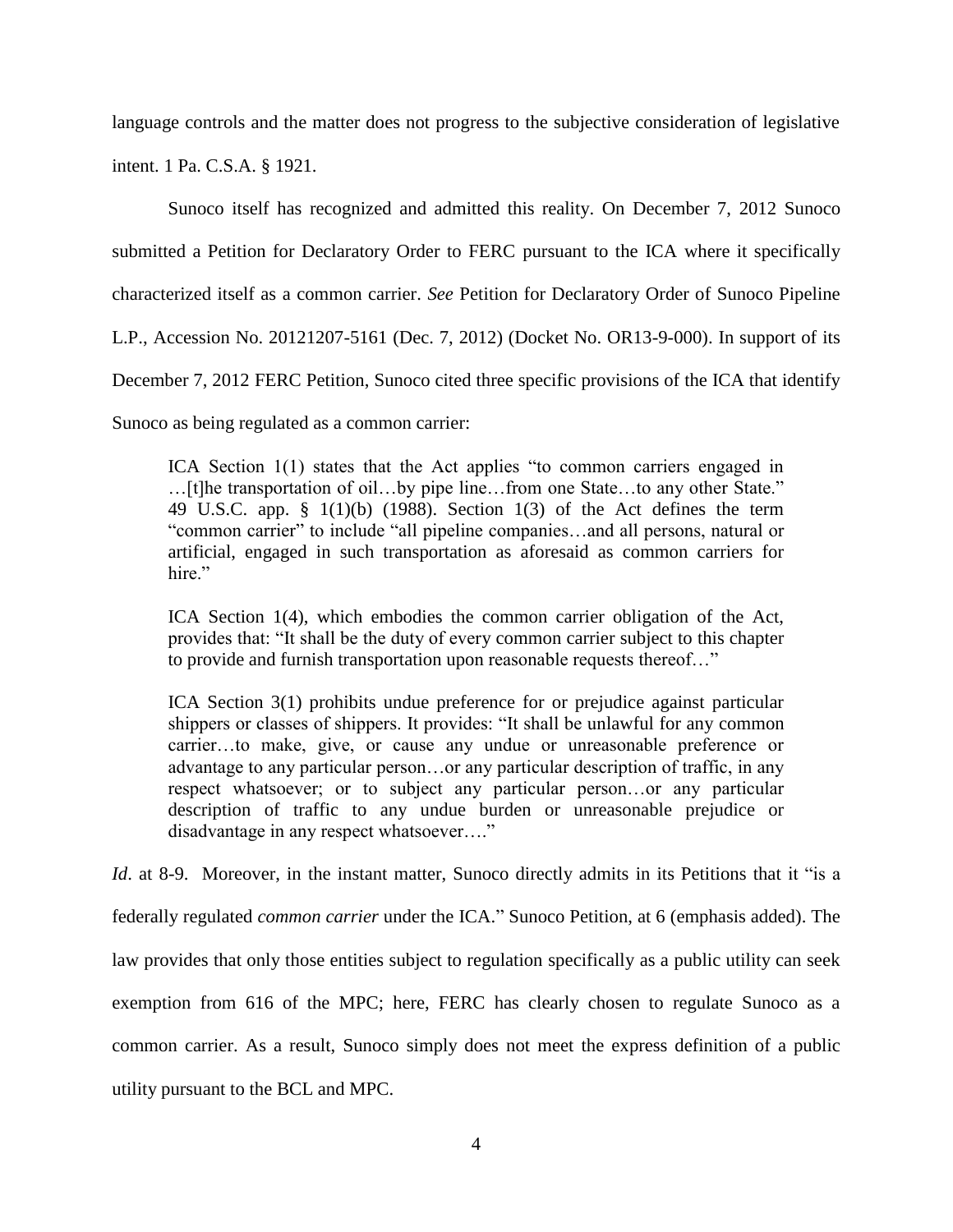Furthermore, the Court of Common Pleas in York County already thoroughly examined and rejected precisely the same argument that Sunoco advances here before the Commission. *See Sunoco v. Loper, et al.*, York County Court of Common Pleas (Docket No. 2013-SU-4518-05) (February 26, 2014), *reconsideration denied* (March 25, 2014). 2 In *Loper*, Sunoco argued it was a public utility corporation under the BCL because it was regulated as a public utility by FERC, and as a result Sunoco had eminent domain rights pursuant to the BCL. *Id*. at 3-5. The Court disagreed, and found that because Sunoco was regulated as a common carrier by FERC, that it was not a public utility corporation and was not entitled eminent domain powers. *Id*. at 4.

In its Petitions, Sunoco cites *Public Utility Commission v. WVCH Communication*, for the proposition that an entity can be a "public utility corporation," under the MPC, even if it is a federally regulated common carrier. Sunoco Petition, at 5-6 (*citing WVCH*, 351 A.2d 328, 330 (Pa. Commw. Ct. 1976)). However, in *WVCH* the court *expressly found that the petitioner was not a public utility corporation*, and therefore the PUC lacked jurisdiction. *WVCH*, 351 A.2d at 330-331.

Furthermore, Sunoco also proposed precisely this argument in *Loper*, which the court soundly discarded. Order Reaffirming Previous Opinion and Order Denying Motion for Immediate Right of Entry (Docket No. 2013-SU-4518-05) (March 25, 2014). Sunoco can simply point to no case law where a pipeline company regulated by FERC as a common carrier was transformed into a public utility corporation pursuant to the MPC. As such, for this reason alone the Commission is compelled to deny Sunoco's Petitions.

<sup>&</sup>lt;sup>2</sup> The February 26, 2014 opinion and the March 25, 2014 opinion are attached as Exhibit A.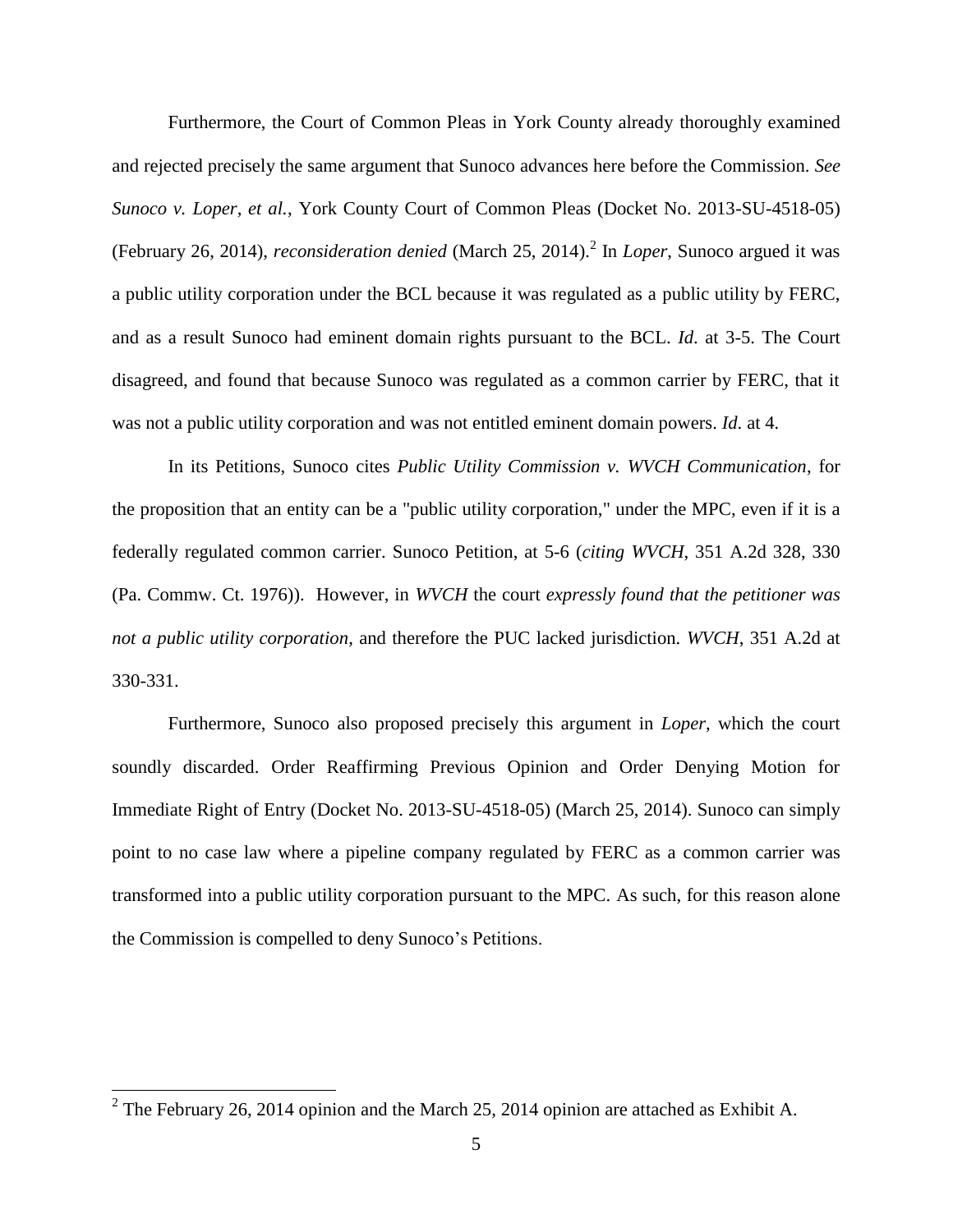It is clear that Sunoco is merely attempting to take another bite of the apple hoping for a different result. However, neither the record before the Commission nor the state of the law warrants such a result.

# **II. Article 1 Section 27 Of The Pennsylvania Constitution Prohibits A Grant Of Sunoco's Petition**

Even if the Commission finds that Sunoco is a public utility corporation, which it is not, a grant of Sunoco's Petition exempting it from local zoning ordinances contradicts the Pennsylvania Supreme Court's ruling in *Robinson Townshi, et al v. Commonwealth of Pennsylvania, et al.*, and, more specifically, violates Article I Section 27 of the Pennsylvania Constitution. *Robinson*, 83 A.3d 901 (Pa. Dec. 19, 2013). A legal challenge pursuant to Section 27 may proceed upon alternate theories that either the government has infringed upon citizens' rights or the government has failed in its trustee obligations, or upon both theories, given that the two paradigms, while serving different purposes in the amendatory scheme, are also related and overlap to a significant degree. A grant of Sunoco's Petitions likely implicates both legal theories.

Article I of the Pennsylvania Constitution is the Commonwealth's Declaration of Rights, which delineates the terms of the social contract between government and the people that are of such "general, great and essential" quality as to be ensconced as "inviolate." Pa. Const. Art. I, Preamble &  $\S$  25. The Declaration of Rights ultimately limits the power of state government; additionally, "particular sections of the Declaration of Rights represent specific limits on governmental power." *Id*. at 1335 (citing *O'Neill v. White*, 22 A.2d 25 (Pa. 1941). The first section of Article I affirms that all Pennsylvania citizens "have certain inherent and indefeasible rights." Pa. Const. Art. I, § 1. Among those inherent rights are those articulated in Section 27, the Environmental Rights Amendment: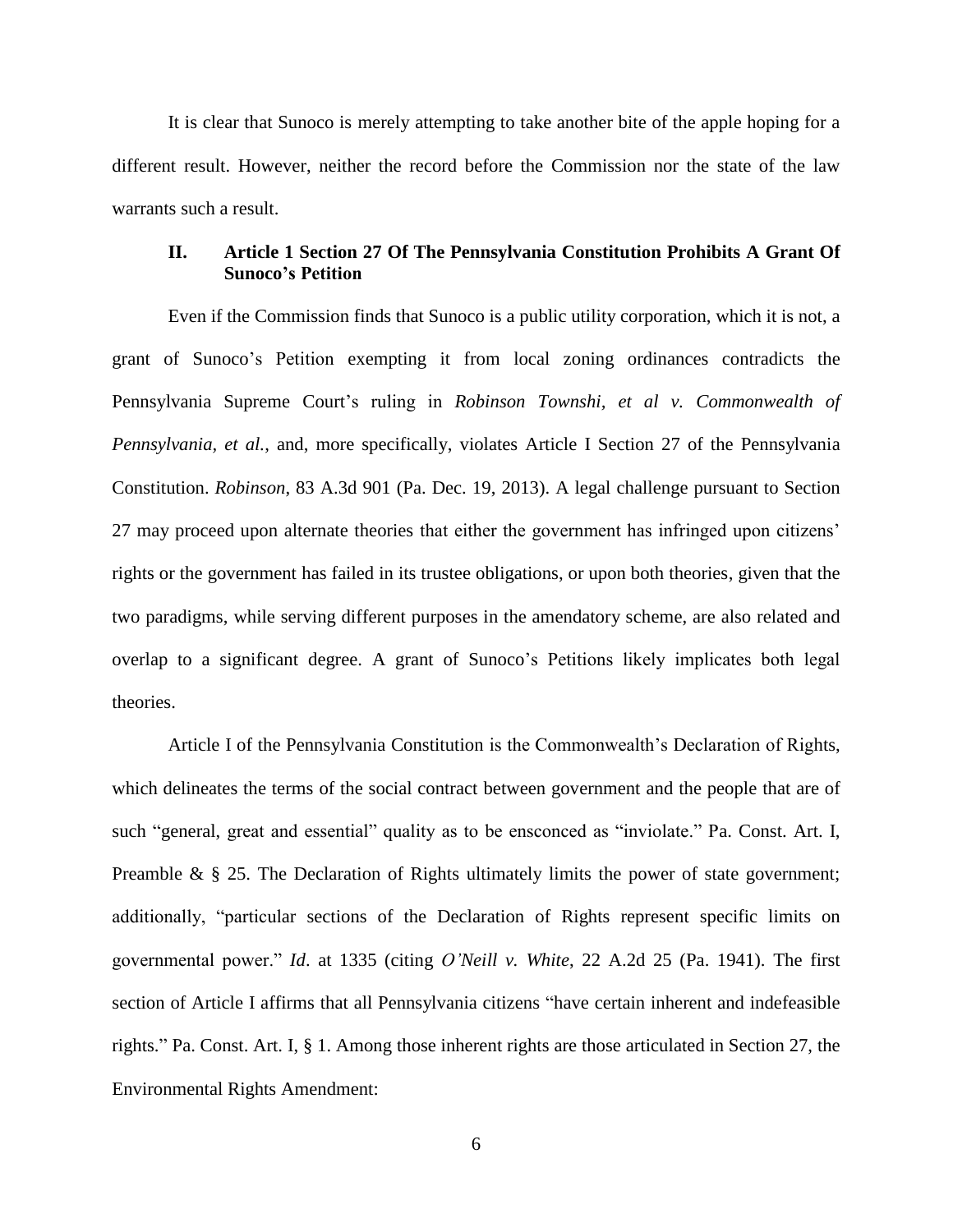The people have a right to clean air, pure water, and to the preservation of the natural, scenic, historic and esthetic values of the environment. Pennsylvania's public natural resources are the common property of all the people, including generations yet to come. As trustee of these resources, the Commonwealth shall conserve and maintain them for the benefit of all the people.

Pa. Const. art. I, § 27 (the "Environmental Rights Amendment"). The right to "clean air" and "pure water" provides clear conditions by which the government must abide. Furthermore, by calling for the "preservation" of a broad array of environmental values, the Constitution protects the people from governmental action that unreasonably causes actual or likely deterioration of these features.

The Pennsylvania Supreme Court expressly recognized that the public has a discrete and cognizable constitutional interest in the design, preservation, and application of local zoning ordinances. *Robinson,* 83 A.3d at 920-921 ("a political subdivision has a substantial, direct, and immediate interest in protecting the environment and the quality of life within its borders"). The Court in *Robinson*, found this interest in local control particularly important in the context of regulating construction activity related to oil and gas operations. *Id*. at 974-986. The Court held that a regulatory regime – or action of government – which permits incompatible "uses as a matter of right in every type of pre-existing zoning district is incapable of conserving or maintaining the constitutionally protected aspects of the public environment and of a certain quality of life." *Id*. at 979. The incompatible uses cited by the Court included infrastructure expansion construction activity, such as the construction proposed here by Sunoco. Specifically, the Court clarified that Act 13 was overturned because it compelled "the exposure of otherwise protected areas to environmental and habitability costs associated" with industrial development, which included among other things the "building of facilities incongruous with the surrounding landscape." *Id*.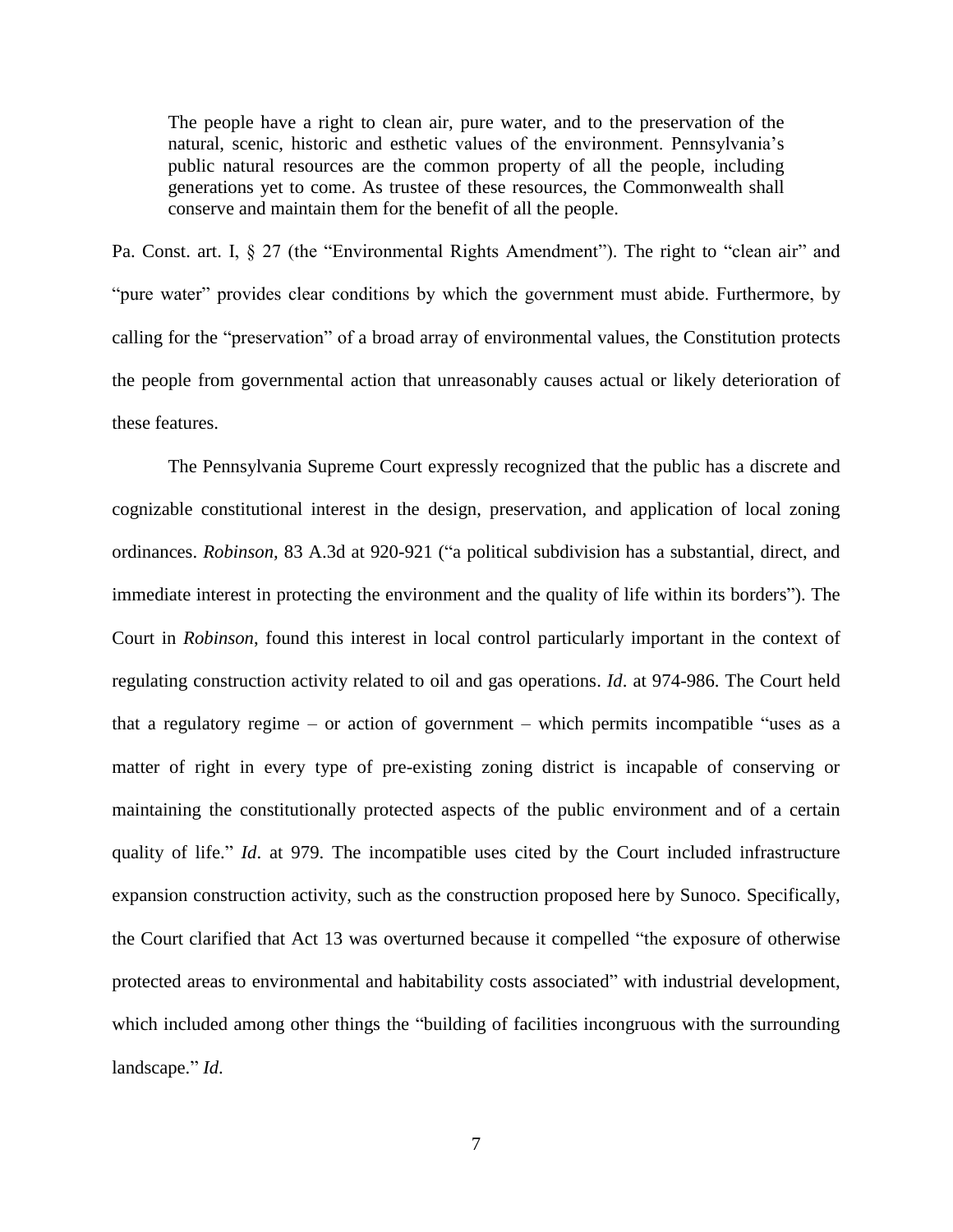The local zoning ordinances that Sunoco is attempting to free itself of necessarily address human health, the environment, and the aesthetic values of the community, and therefore, create reasonable expectations in the resident citizenry in the protection and preservation of these values. In other words, the citizens in each of the petitioned townships have reasonable expectations in the existing regulatory structures and zoning districts in which they made significant financial and quality of life decisions.

Sunoco's Petition fundamentally disrupts these expectations and requests that local governments cede their regulatory and zoning powers irrespective of local concerns. Ultimately, Sunoco's requests remove local government's necessary and reasonable authority to carry out its trustee obligations pursuant to Article I Section 27 by prohibiting the enactment of ordinances tailored to local conditions. To the extent that a grant of Sunoco's Petitions directs municipalities to disregard their constitutional mandate under Article I, Section 27, such an action by the Commission is unconstitutional.

# **III. Sunoco's Petitions Must Be Denied Because The Situation Of Structures Is Not Reasonably Necessary For The Convenience Or Welfare Of The Public**

In order for the Commission to conclude that Sunoco is exempt from the local zoning ordinances the Commission must determine that the situation of the buildings for the Project are "reasonably necessary for the convenience or welfare of the public." 53 P.S. § 10619. However, a finding that the situation of the buildings is "reasonably necessary for the convenience or welfare of the public" is directly contradictory to the Supreme Court's holding in *Robinson*.

Any exposition of the subject of the need for a building or structure at a particular location necessarily results in the review of the need of the underlying need for the project itself. In other words, the review of the project and the site are inextricably intertwined, as it would be a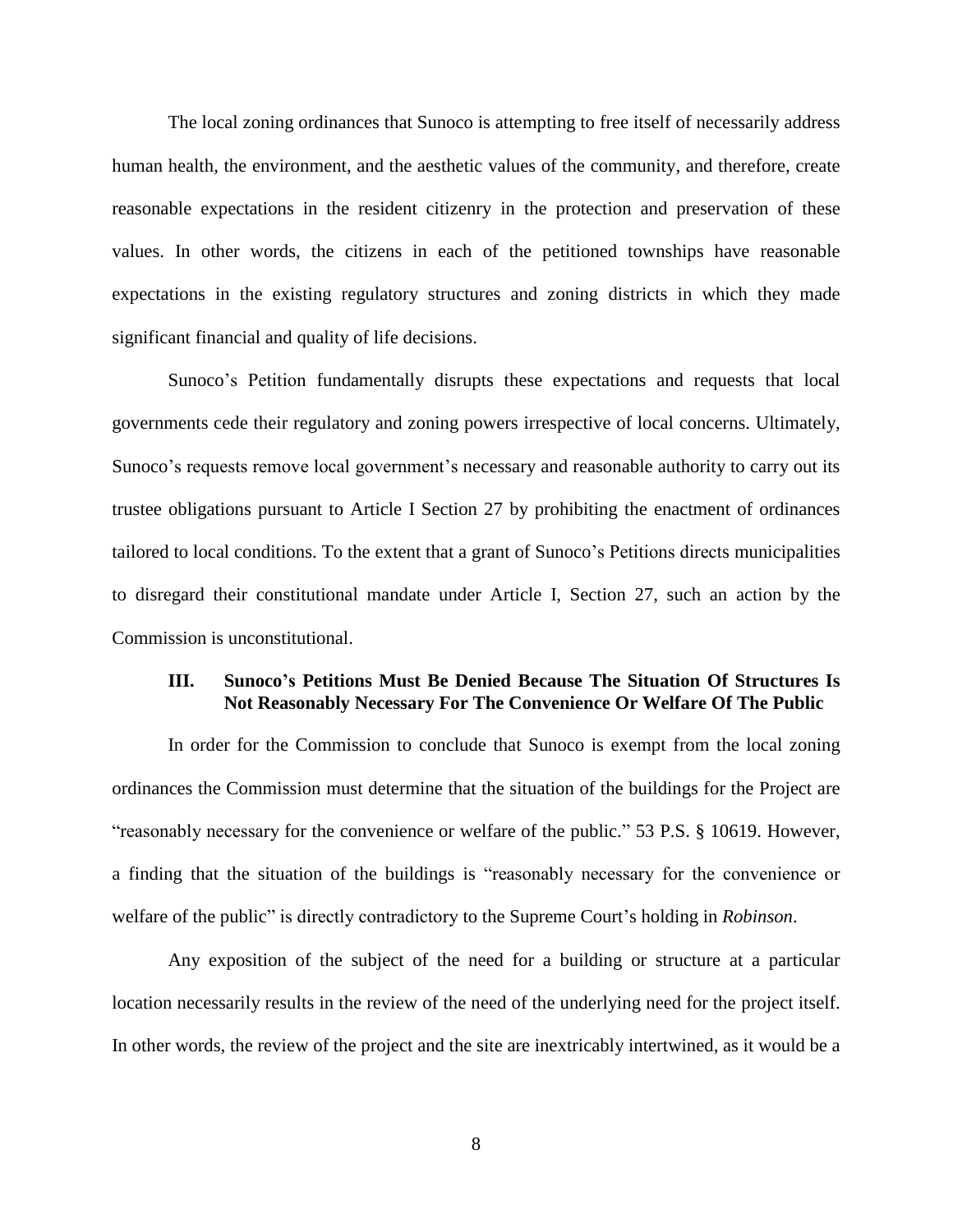logical delusion for the Commission to find that although a project was not necessary for the convenience or welfare of the public, that the location of its structures was necessary.

In support of its Petition, Sunoco argues that three primary factors, each implicating the overall need for the Project, demonstrate that the construction of the pump and valve control stations is necessary for the convenience or welfare of the public.

[1] the locations of both pump and valve control stations are reasonably necessary to ensure efficient and safe operation of the new pipeline facilities. [2] the pump stations ensure that the ethane and propane are flowing properly, which contribute to the overall safety and efficiency of the project. The valve control stations ensure that the pipeline facilities operate safely and prevent harm to the public and environment. Both types of stations are enclosed with metal housing to protect the equipment from the elements and to facilitate maintenance. [3] as a whole, the Mariner East project results in increased infrastructure to enable the continued development of Marcellus Shale resources, by providing for an efficient outlet for natural gas liquids that are extracted during the process of extracting natural gas from Marcellus Shale wells

Sunoco Petition, at 14. In other words, one of the primary justifications for project is that it will facilitate and expedite the further development of the Marcellus Shale. Additionally, in the Commission's August 29, 2013 Order granting a certificate of public convenience to Abandon a Portion of Its Petroleum Products Pipeline Transportation Service in Pennsylvania, the Commission justified the Order by citing the public convenience of the project as a whole. *See* Pennsylvania Public Utility Commission Order, (Docket Nos. A-2013-2371789 and P-2013- 2371775) (August 29, 2013), at 7. Specifically, the Commission found that "enhanced delivery options for the abundant supply of natural gas liquids and the moderation of commodity costs due to the injection of a new supply of ethane and propane into existing natural gas liquids markets" provided adequate justification. *Id*.

However, the interests that justify the exercise of zoning powers and the interests in the development of the oil and gas industry are simply not the same. This is undisputable as the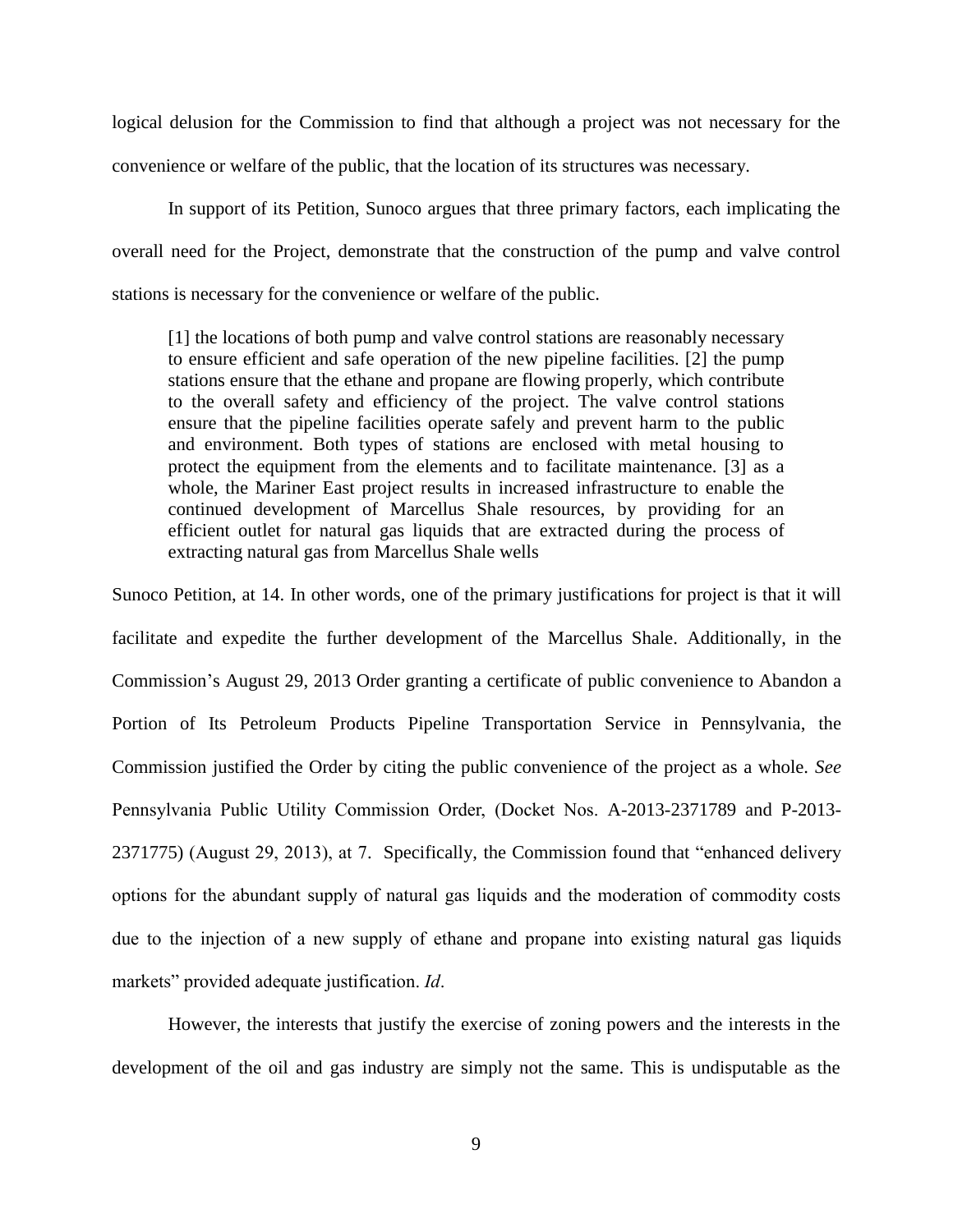interest in oil and gas development is centered on efficient production and exploitation of resources, while the interest in zoning focuses on the orderly development and regulation of land use, consistent with local demographic and environmental concerns. As such, the Commission must balance these two interests against one another. Despite considering the benefits of oil and gas extraction there seems to be no evidence on the record demonstrating that the Commission has ever considered the harms resulting from these same activities. In December of 2013, three months after the Commission's August 29, 2013 Order, the Pennsylvania Supreme Court's issued its opinion in *Robinson* that unequivocally outlined these harms.

There the Court made it abundantly clear that the exploitation of natural gas resources absent local regulation was not a net benefit to the public, and that the environmental harms perpetrated by extraction activities outweighed the economic benefits. Chief Justice Castille prefaced the *Robinson* opinion by explaining that:

Pennsylvania has a notable history of what appears retrospectively to have been a shortsighted exploitation of its bounteous environment, affecting its minerals, its water, its air, its flora and fauna, and its people. The lessons learned from that history led directly to the Environmental Rights Amendment, a measure which received overwhelming support from legislators and the voters alike. When coal was "King," there was no Environmental Rights Amendment to constrain exploitation of the resource, to protect the people and the environment, or to impose the sort of specific duty as trustee upon the Commonwealth as is found in the Amendment. Pennsylvania's very real and mixed past is visible today to anyone travelling across Pennsylvania's spectacular, rolling, varied terrain. The forests may not be primordial, but they have returned and are beautiful nonetheless; the mountains and valleys remain; the riverways remain, too, not as pure as when William Penn first laid eyes upon his colonial charter, but cleaner and better than they were in a relatively recent past, when the citizenry was less attuned to the environmental effects of the exploitation of subsurface natural resources. But, the landscape bears visible scars, too, as reminders of the past efforts of man to exploit Pennsylvania's natural assets. Pennsylvania's past is the necessary prologue here: the reserved rights, and the concomitant duties and constraints, embraced by the Environmental Rights Amendment, are a product of our unique history.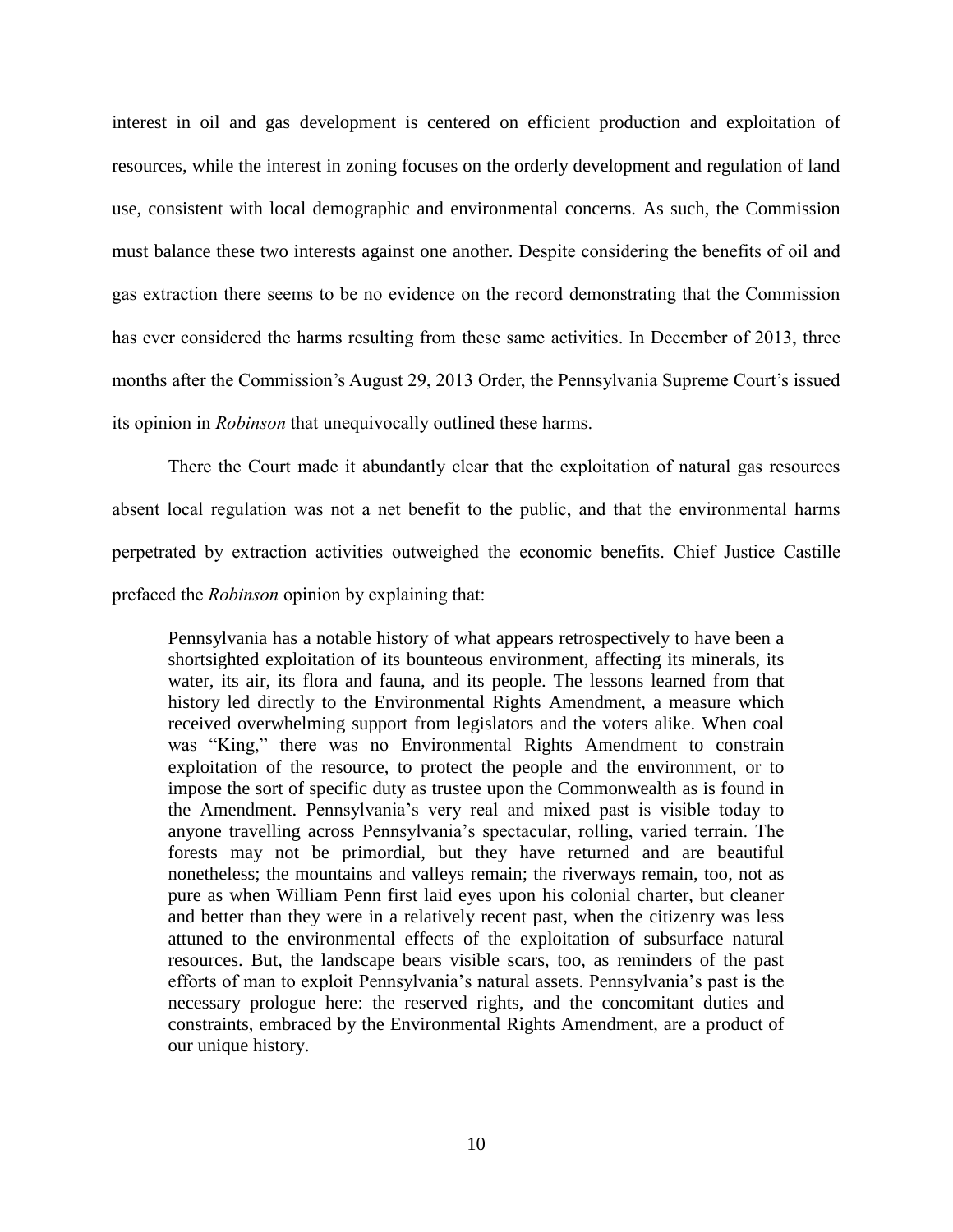*Robinson*, 83 A.3d at 976. More specifically, with regard to oil and gas operations themselves, the Court found that the "development of the natural gas industry in the Commonwealth unquestionably has and will have a *lasting, and undeniably detrimental, impact on the quality of these core aspects of Pennsylvania's environment*." *Id*. at 975 (emphasis added). Furthermore the Court stated, "[b]y any responsible account, the exploitation of the Marcellus Shale Formation will *produce a detrimental effect on the environment, on the people, their children, and future generations, and potentially on the public purse, perhaps rivaling the environmental effects of coal extraction*." *Id*. at 976 (emphasis added).

The Court would go further, stating that while economic considerations – such as those proposed by Sunoco – are important, they do not, and cannot, outweigh the detrimental impact of oil and gas development that are not required to adhere to local zoning regulation. *Id*. at 954 ("economic development cannot take place at the expense of an unreasonable degradation of the environment"). These statements powerfully indicate that when the benefits here are weighed against harms, the proposed Petitions cannot be "reasonably necessary for the convenience or welfare of the public." Furthermore, Sunoco fails to adequately address where the markets for the petroleum liquids are located. To the extent a portion of the liquids will be sold to foreign markets, Sunoco has failed to provide any justification for how such an exportation of resources benefits the public.

Despite the Commission's previous willingness to cite the Project as a whole to justify the public necessity of the project, if the Commission decides here to limit its review to determine only whether the *sites* of the valve control and pump stations was appropriate and in the public interest, the Commission must still deny Sunoco's Petition. Sunoco argues that to "ensure that otherwise applicable local ordinances will not bar [Sunoco]'s efforts to provide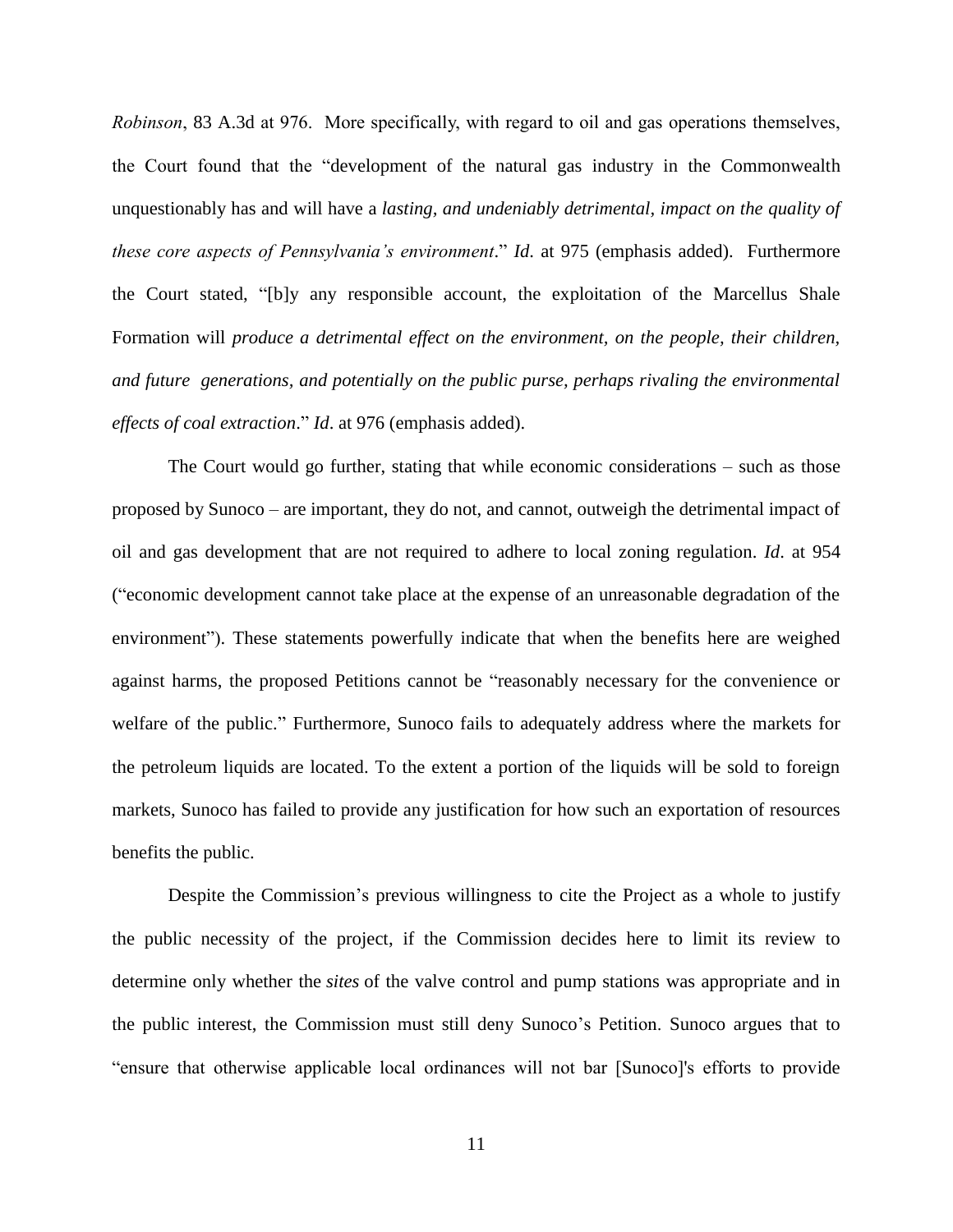service for the welfare and convenience of the public, [Sunoco] is filing the instant Petition and contends that the proposed situation of the pump and valve control stations is reasonably necessary for the convenience or welfare of the public." Sunoco's Petition, at 12. Sunoco plainly admits that its concern here is merely that local zoning process will incur extra costs or delays in the start of construction.

As discussed above the public has a well-defined and concrete interest in the application and enforcement of its local zoning codes. By stripping this interest from local government, the Commission risks undermining the fundamental reasonable expectations on which those interests are based. The Commission simply cannot approve such an indiscriminate and blunt approach for zoning what can only be described as sites for industrial construction activity.

### **IV. Conclusion**

What Sunoco requests here of the Commission is for local government to essentially be complicit in accommodating industrial activity irrespective of the character of the locale. For the reasons stated forthwith the Delaware Riverkeeper Network and the Delaware Riverkeeper respectfully request that the Commission deny each of the Petitions submitted by Sunoco for a finding that the situation of structures to Shelter Pump Stations and Valve Control Stations is Reasonably Necessary for the Convenience and Welfare of the Public.

Dated: 4-18-14 Respectfully Submitted by:

### */s/ Aaron Stemplewicz*

Aaron Stemplewicz, Esq., PA Attorney #312371 Delaware Riverkeeper Network 925 Canal Street, Suite 3701 Bristol, PA 19007 Tel: 215.369.1188 Fax: 215.369.1181 [aaron@delawareriverkeeper.org](mailto:aaron@delawareriverkeeper.org)

12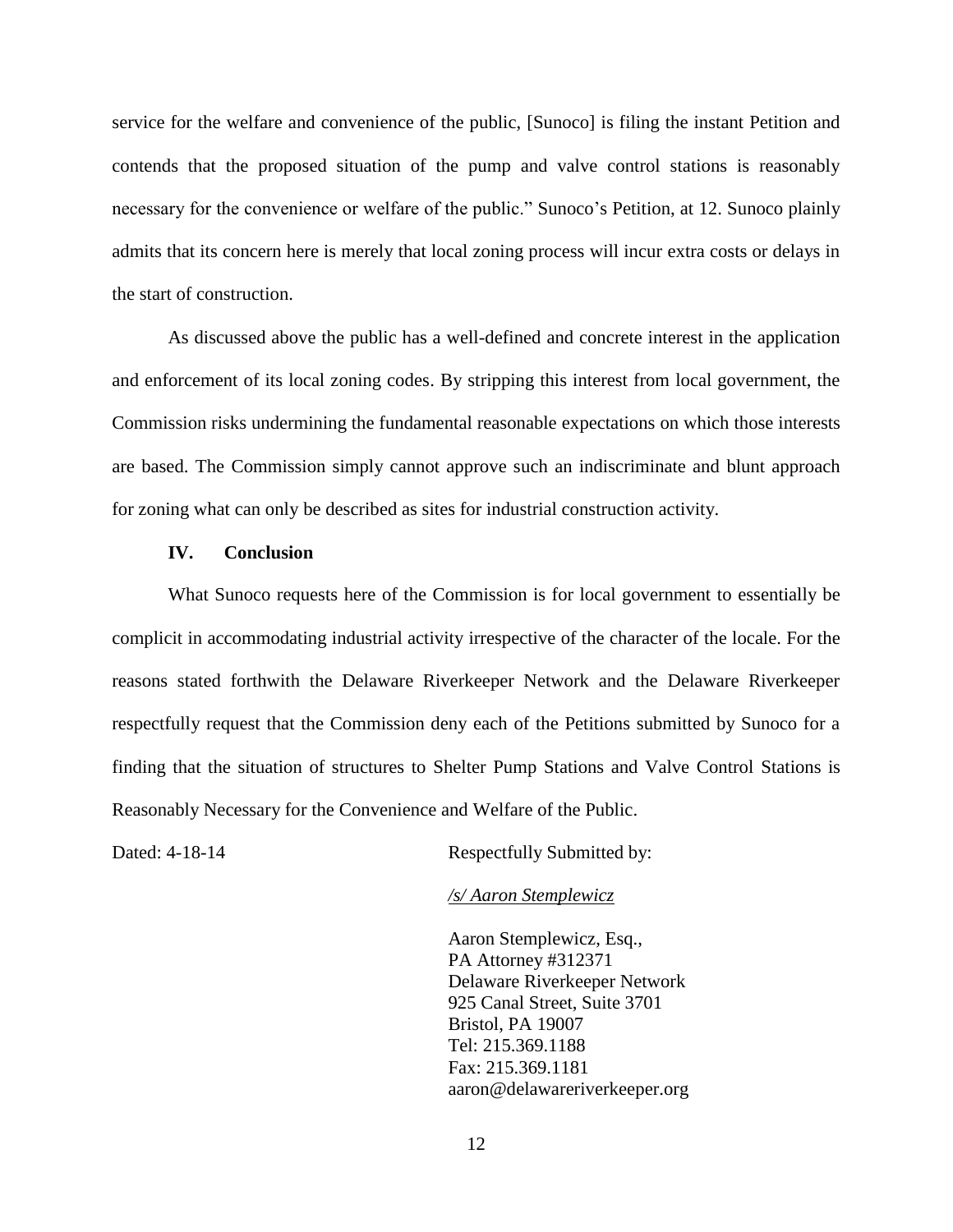*Counsel for Delaware Riverkeeper Network*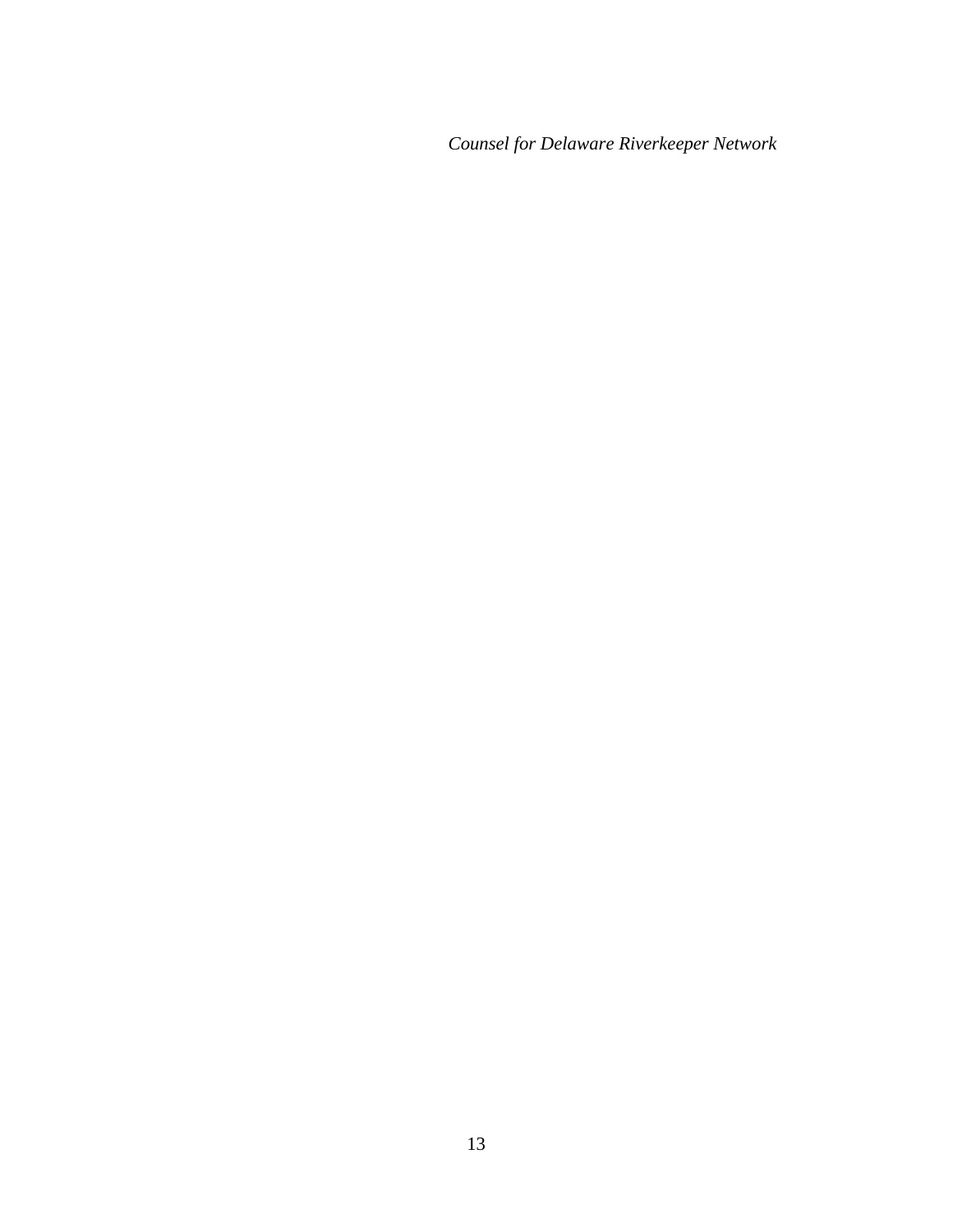### **CERTIFICATE OF SERVICE**

I, Aaron Stemplewicz, do hereby certify that a true and accurate copy of the foregoing PETITION TO INTERVENE was served upon the following on April 18, 2014, pursuant to the requirements of 52 Pa. Code  $\S 1.54(b)(3)$  (relating to service by a participant):

#### **Via Electronic eFiling**

John R. Evans, Esquire Office of Small Business Advocate Suite 1102, Commerce Building 300 North Second Street Harrisburg, P A 1710 I

Tanya McCloskey, Esquire Aron J. Beatty, Esquire Office of Consumer Advocate 555 Walnut Street Forum Place- 5th Floor Harrisburg, PA 17101-1921

Johnnie Simms, Esquire Bureau of Investigation and Enforcement Pennsylvania Public Utility Commission Commonwealth Keystone Building 400 North Street, 2nd Floor West Harrisburg, P A 17120

Robert Zundell, Chairman Salem Township Board of Supervisors 244 Congruity Rd. Greensburg, PA 15601

Lynn Cain Salem Township Planning Commission 244 Congruity Rd. Greensburg, PA 15601

Tony Distefano, Supervisor Burrell Township Board of Supervisors 321 Park Drive Blacklick, PA 15716

Kenneth A. Umholtz, Chairman E. Wheatfield Board of Supervisors 1114Rt.56 East Armagh, PA 15920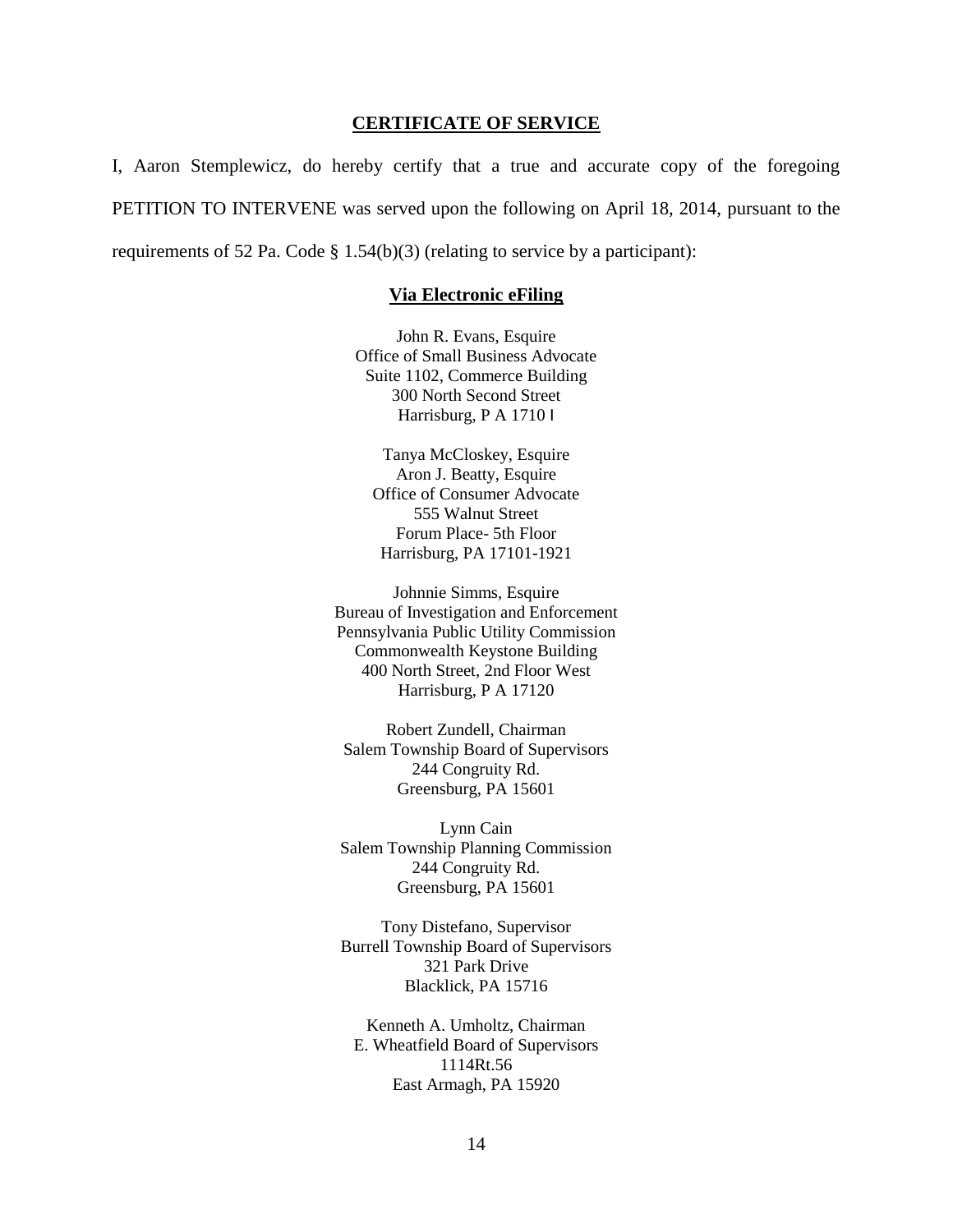David Hoover, Supervisor Cambria Township Board of Supervisors 184 Municipal Rd. Ebensburg, PA 15931

Dennis Simmers, Chairman Cambria Township Planning Commission P.O. Box 248 Revloc, PA 15948

David E. Burchfield, Jr., Chairman Allegheny Township Board of Supervisors 3131 Colonial Dr. Duncansville, PA 16635

Bruce **J.** Pergament, Supervisor Penn Township Board of Supervisors 12281 Redstone Ridge Rd. Hesston, P A 1664 7

Judith A. Hicks, Chairwoman Shirley Township Board of Supervisors 15480 Croghan Pike Shirleysburg, P A 17260

John McGarvey, Chair Shirley Township Planning Commission 15480 Croghan Pike Shirleysburg, PA 17260

James J. Henry, Chairman To boyne Township Board of Supervisors 50 Lower Buck Ridge Rd. Blain, PA 17006

James H. Turner, Chairman Tri-County Regional Planning Commission Dauphin County Veterans Memorial Building 112 Market Street, 2nd Floor Harrisburg, PA 17101

> James Burkholder, Jr., Chairman Lower Frankford Township Board of Supervisors 1205 Easy Rd. Carlisle, PA 17015

Craig Houston, Chairman Lower Frankford Township Planning Commission 1205 Easy Rd.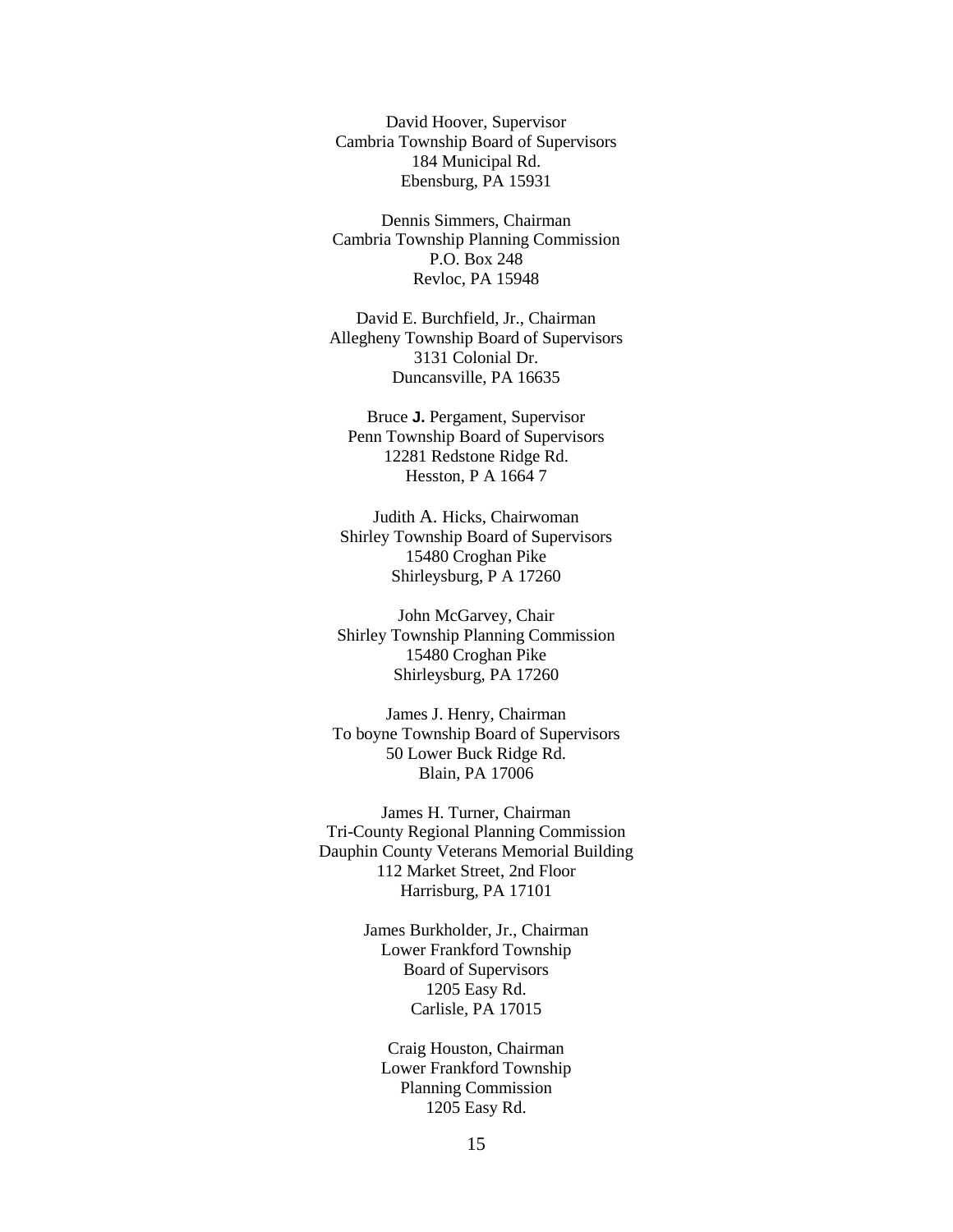### Carlisle, PA 17015

AI Bienstock, President Hampden Township Board of Commissioners 230 South Sporting Hill Rd. Mechanicsburg, PA 1 7050

Philip Klotz, Chairman Hampden Township Planning Commission 230 South Sporting Hill Rd. Mechanicsburg, PA 17050

Ronald Kopp, Chairman Londonderry Township Board of Supervisors 783 S. Geyers Church Rd. Middletown, P A 17057

Carolyn Akers, Chair Londonderry Township Planning Commission 783 S. Geyers Church Rd. Middletown, PA 17057

> Russell L. Gibble, Chairman West Cornwall Township Board of Supervisors 73 South Zinns Mill Rd. Lebanon, PA 17042

Dewey Yoder West Cornwall Township Planning Commission 73 South Zinns Mill Rd. Lebanon, PA 17042

Jacque A. Smith, Chairman West Cocalico Township Board of Supervisors P.O. Box 244 Reinholds, PA 17569

Leon Eby, Chairman West Cocalico Township Planning Commission P.O. Box244 Reinholds, PA 17569

Patti Smith, Chairman Spring Township Board of Supervisors 2850 Windmill Rd. Sinking Spring, PA 19608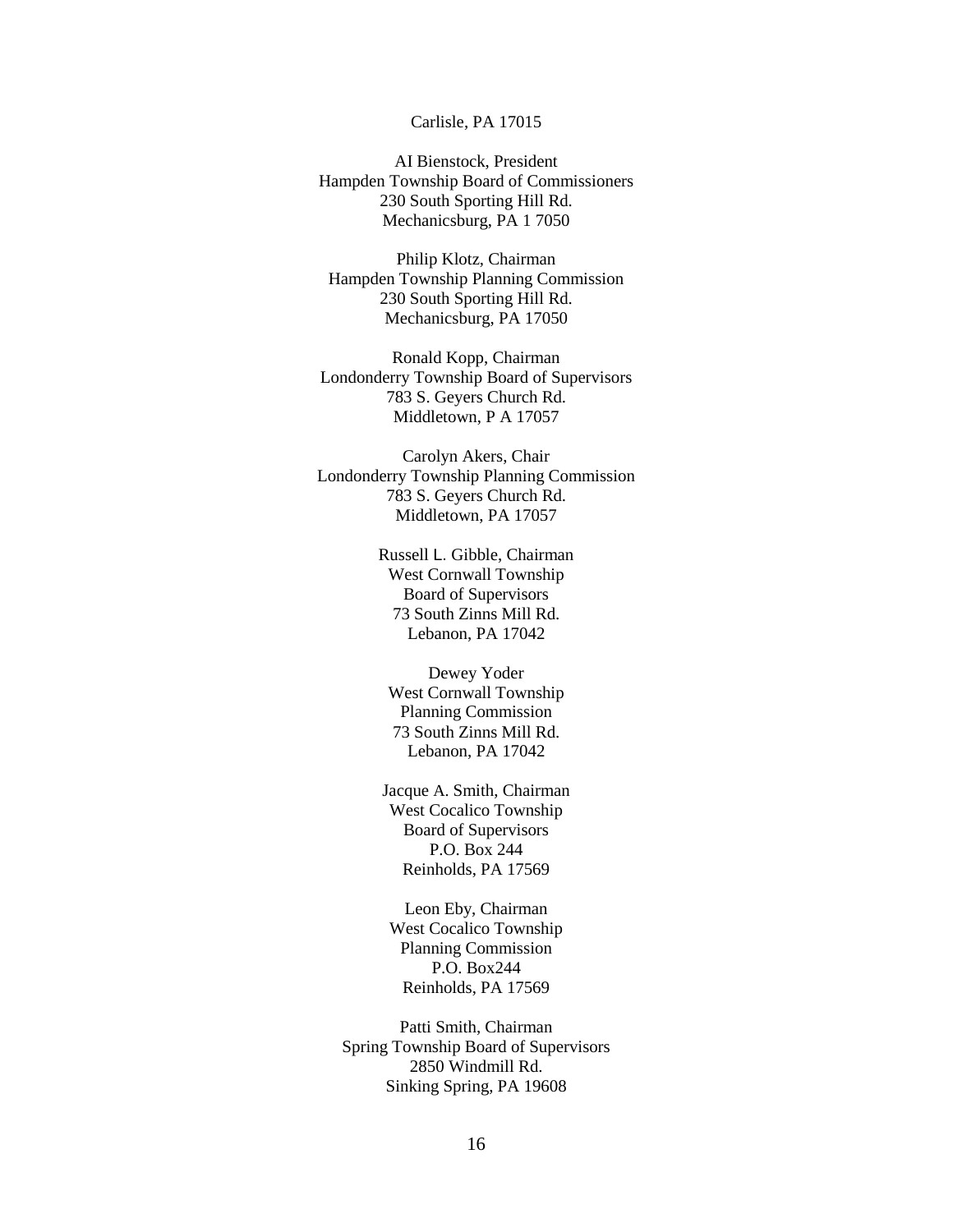James R. Oswald, Chairman Spring Township Planning Commission 2850 Windmill Rd. Sinking Spring, PA 19608

Jeffrey M. Fiant, Chairman Brecknock Township Board of Supervisors 889 Alleghenyville Rd. Mohnton, P A 19540

John R. Burger, Chairman Brecknock Township Planning Commission 889 Alleghenyville Rd. Mohnton, PA 19540

> Catherine A. Tomlinson, Chair Upper Uwchlan Township Board of Supervisors 140 Pottstown Pike Chester Springs, PA 19425

Robert J. Schoenberger, Chair Upper Uwchlan Township Planning Commission 140 Pottstown Pike Chester Springs, PA 19425

Patricia B. Mcilvaine, Chair West Goshen Township Board of Supervisors 1025 Paoli Pike West Chester, PA 19380

> Monica Drewniany, Chair West Goshen Township Planning Commission 1025 Paoli Pike West Chester, PA 19380

Michael Gaudiuso, President Upper Chichester Board of Commissioners P.O. Box 2187 Upper Chichester, PA 19061

James Renner, Chairman Upper Chichester Planning Commission P.O. Box2187 Upper Chichester, P A 1 9061

Jodi Noble, Township Manager Chartiers Township 2 Buccaneer Dr.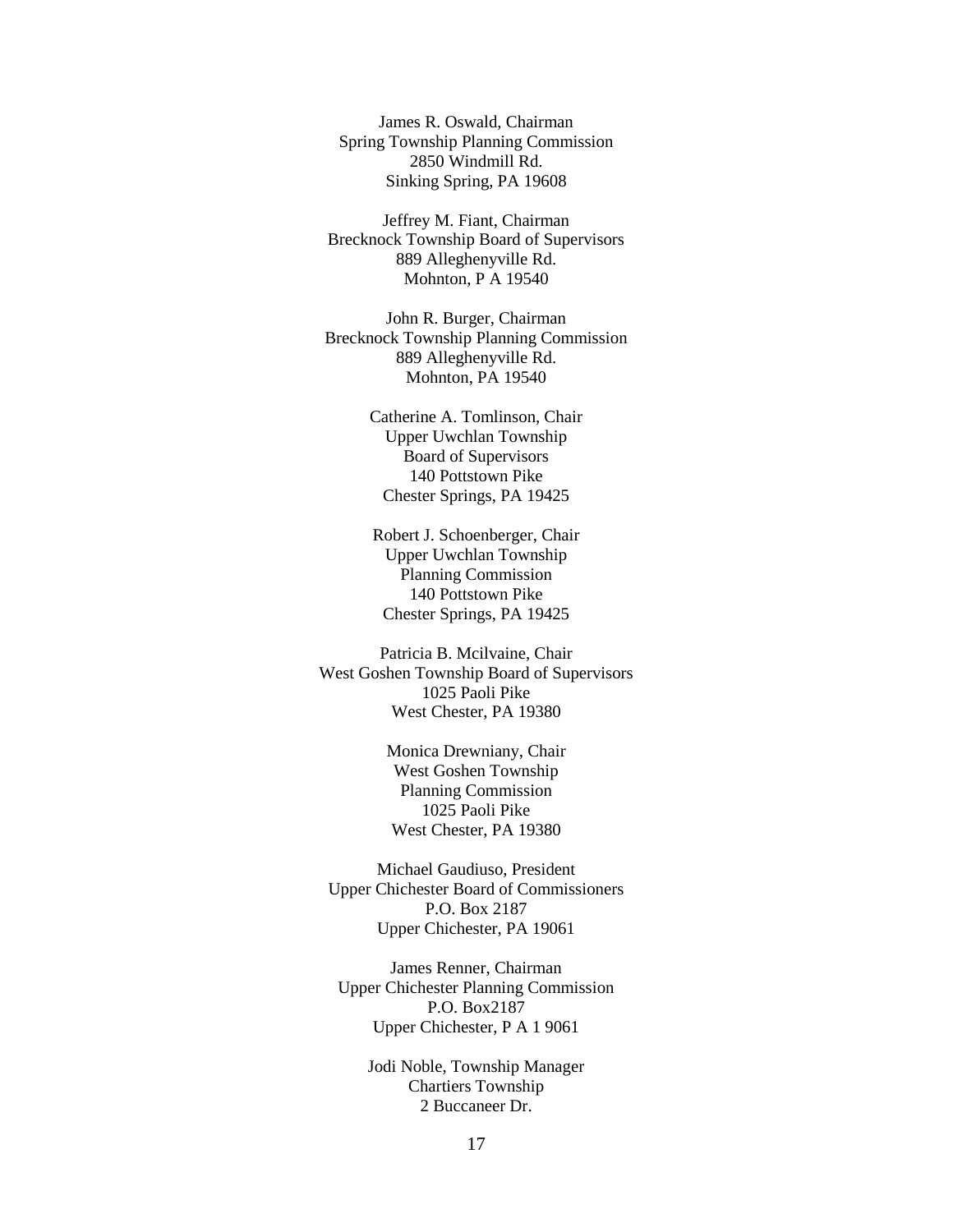#### Houston, PA 15342

Lee Nickovich, Chairman Chartiers Township Planning Commission 2 Buccaneer Dr. Houston, PA 15342

Frank Siffrinn, Township Manager North Strabane Township 1929 Route 519 Canonsburg, PA 15317

> Robert Balogh, Chairman North Strabane Township 1929 Route 519 Canonsburg, PA 15317

Andrew Tullai, Chairman Union Township Board of Supervisors 3904 Finleyville-Elrama Road Finleyville, PA 15332

Carl DeiCas, Chair Union Township Board of Supervisors 3904 Finleyville-Elrama Road Finleyville, PA 15332

Tamira Spedaliere, Township Planner Rostraver Township 201 Municipal Drive Belle Vernon, PA 15012

Douglas Weimer, Chairman Hempfield Township Board of Supervisors 1132 Woodward Drive, Suite A Greensburg, PA 15601-9310

Phil Shelapinsky, Chairperson Hempfield Township Planning Commission 1132 Woodward Drive, Suite A Greensburg, P A 15601-931 0

> Bruce Light, Township Manager Penn Township 2001 Municipal Court Harrison City, PA 15636-1349

Phillip Miller, Chairman Penn Township Planning Commission 2001 Municipal Court Harrison City, PA 15636-1349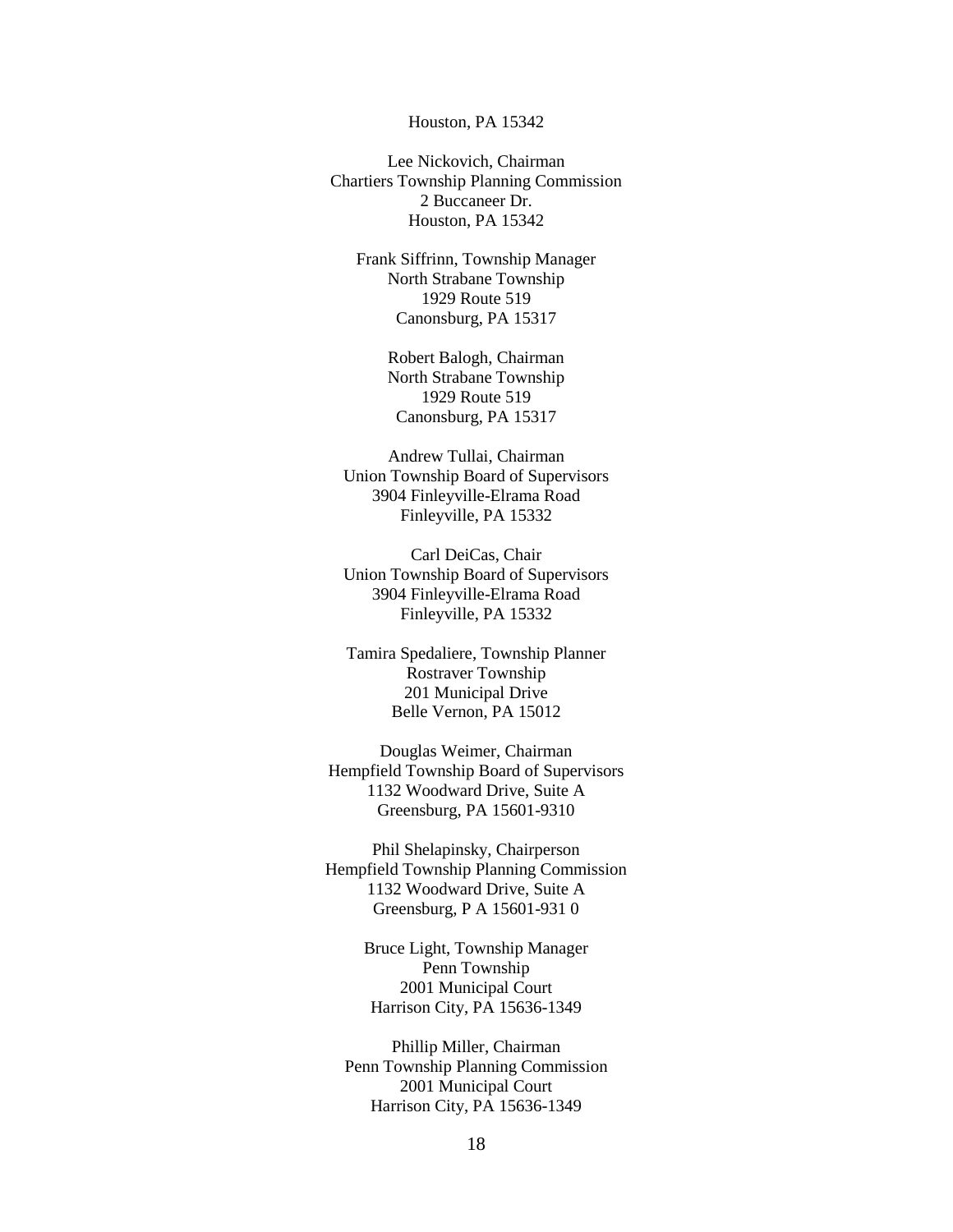Vincent DeCario, Chairman Derry Township Board of Supervisors 5231 Route 982 Derry, PA 15627

George Henry, Chairman Frankstown Township Board of Supervisors 2122 Frankstown Road Hollidaysburg, P A 16648

Bruce J. Pergament, Supervisor Penn Township Board of Supervisors 12281 Redstone Ridge Road Hesston, P A 1664 7

> Harry Kelso, Chainnan North Middleton Township Board of Supervisors 2051 Spring Road Carlisle, P A 17013

> Harry Kelso, Chainnan North Middleton Township Planning Commission 2051 Spring Road Carlisle, PA 17013

Robert P. Stanley, Jr. Fairview Township Board of Supervisors 599 Lewisberry Road New Cumberland, PA 17070

Michael A. Powers Fairview Township Planning Commission 599 Lewisberry Road New Cumberland, PA 17070

Thomas L. Mehaffie III, President Lower Swatara Township Board 1499 Spring Garden Drive Middletown, PA 17057

> Chauncey D. Knopp Lower Swatara Township Planning Commission 1499 Spring Garden Drive Middletown, PA 17057

Patti Smith, Chainnan Spring Township Board of Supervisors